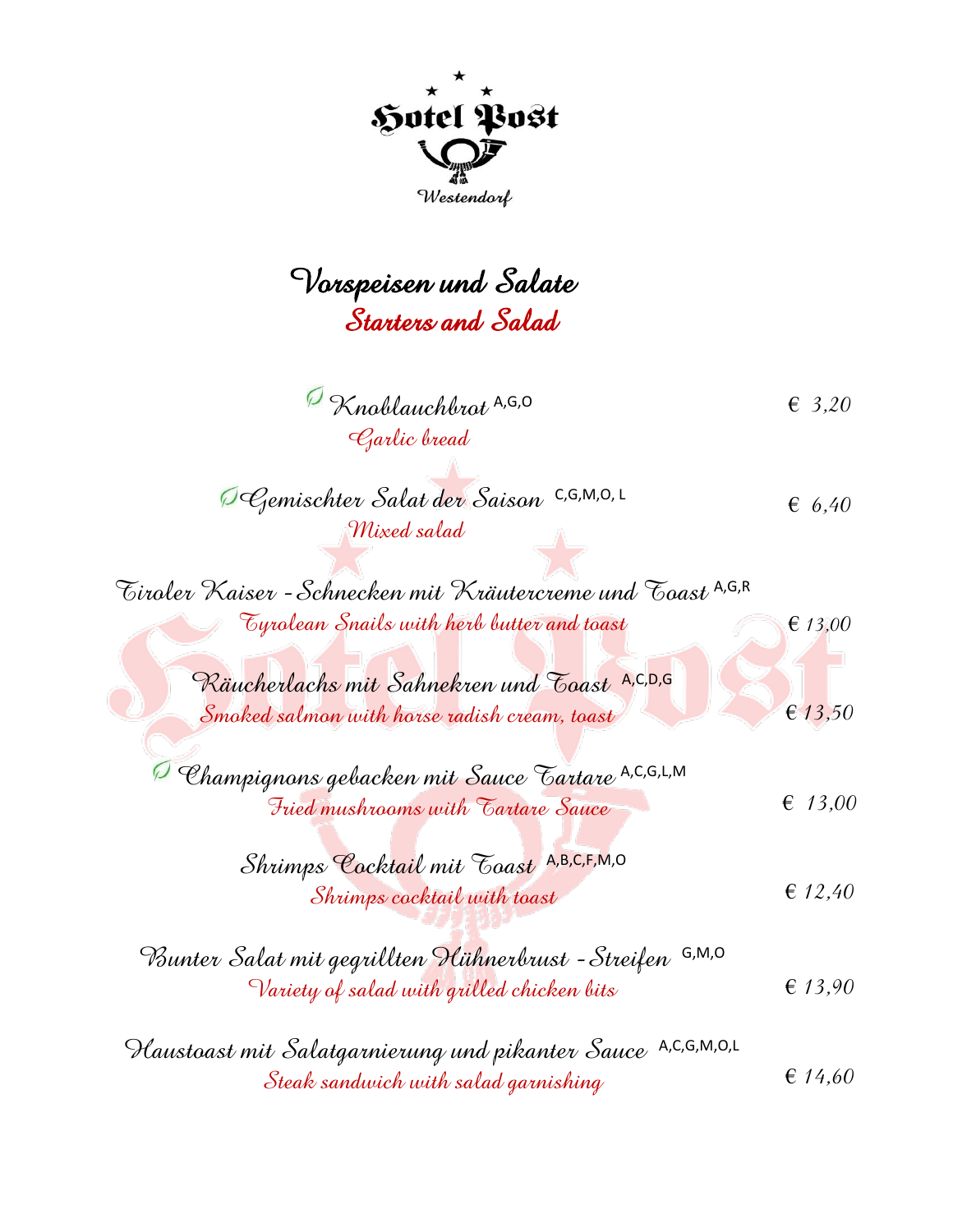## Aus dem Suppentopsbups

| Kraftbrühemit Nudeln <sup>c</sup> /Backerbsen <sup>c</sup> /Frittatem<br>Clear soup with vermicelli, fried pastry dropsliced high cake                    | 4,90  |
|-----------------------------------------------------------------------------------------------------------------------------------------------------------|-------|
| Hausgemachte, pikante Gulaschsumpebäck <sup>A</sup><br>Homemade Hungarian goulash soup with bread                                                         | 6,40  |
| <b>J</b> Tomatencremesuppgarniert mit Weißbrotwürfel<br>Cream of tomato soup                                                                              | 5,60  |
| Zwiebelsuppe mit Käse überbacken<br>French onion sparatinated with cheese                                                                                 | 6,20  |
| Nudelgerichte & leichtere KoBasta & Snacks                                                                                                                |       |
| Pikante Palatschinkerefüllt mRucola, Tomaten, Sauerrahm<br>mit Käseüberbackerf<br>Pancakefilled:rocket salad, tomatoes, sour cream, gradineetsed with, 80 |       |
| Spaghetti Bolognese<br>Spaghetti with tomato meat sauce                                                                                                   | 9,10  |
| : Penne mit Schinken in Tomaftlerischsauce,<br>Champignon Barmesan F.G.L<br>: hamin tomatmincedmeatsaucemushroomparmesanheese                             | 11,80 |
| Lasagne al forno mitattsalatumo<br>Lasange al fom served with green salad                                                                                 | 11,50 |
| BandnudelrinRahmsaucങeitRäucherlachBroccoli,Parmesañ <sup>c,d,G</sup><br>Pasta in creassauce wish okedalmors lices broccoliparmes a hease                 | 12,80 |
| Tortillas pikant gefülltuhn, Bohnen, Mais, Sauerrahl⁄näse <sup>.c. L</sup>                                                                                | 13,30 |

Tortillas filledchicken pieces, beanset corn, sour cream, cheese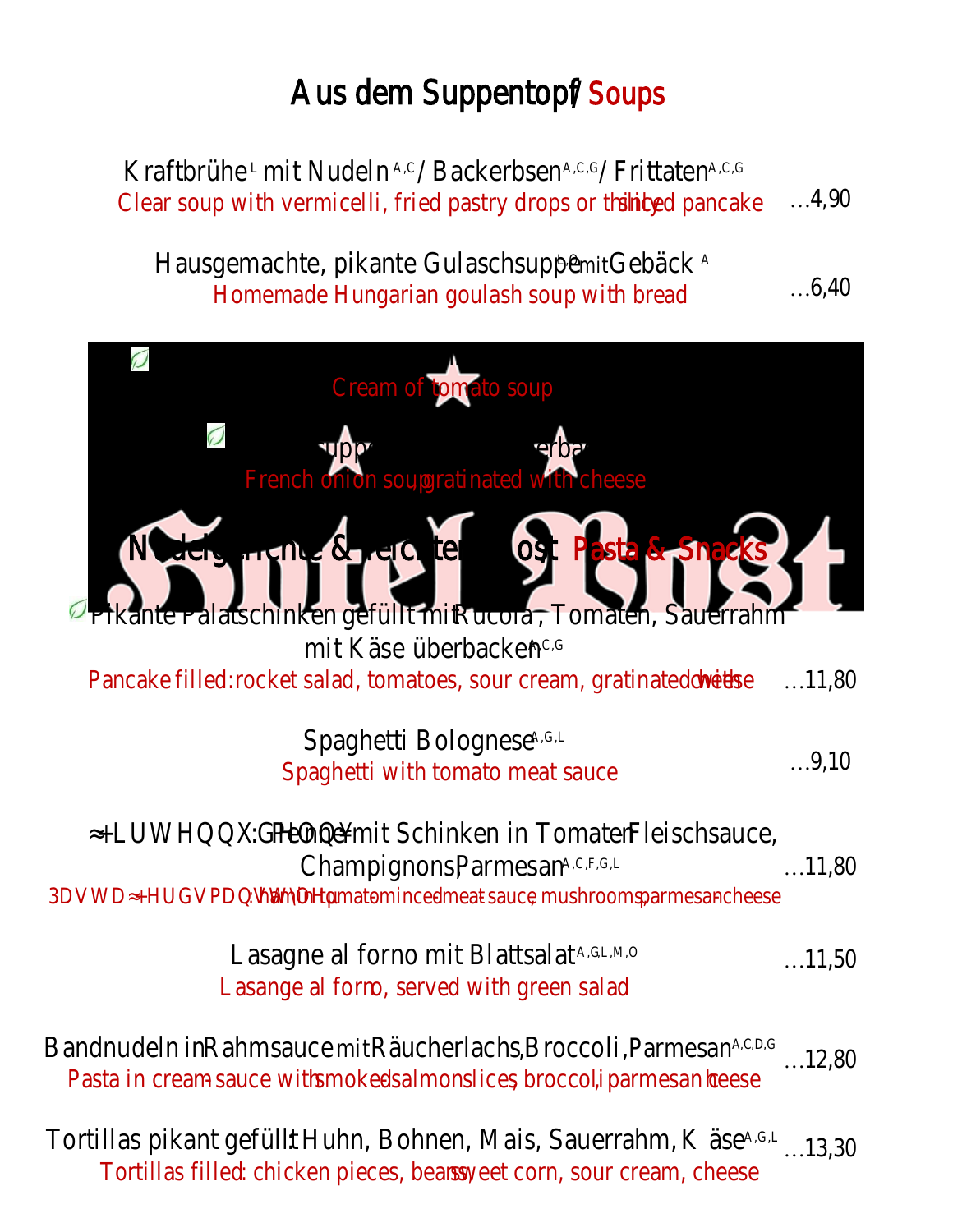## *Fleisch -& Pfannengerichte / Meat dishes*

| Wiener Schnitzel vam Schwein mit Pammes frites <sup>.a,c,</sup>                                                                              | £ 14,80          |
|----------------------------------------------------------------------------------------------------------------------------------------------|------------------|
| Escalope of pork "Viennese" with chips                                                                                                       |                  |
| Wiener Schnitzel vam Kalb / Escalape af veal                                                                                                 | $\in$ 20,80      |
|                                                                                                                                              |                  |
| Cordon Vsleu mit Petersilkartoffeln, gemischter Salat <sup>A,C,G</sup>                                                                       |                  |
| Escalope of pork "Viennese", filled with ham and cheese, parsley potatoes, salad                                                             | £ 19,10          |
| Piccatta Milanese vom Hühnerbrustfilet auf Eomatennudeln <sup>.a,c,c</sup><br>"Piccatta Milanese", chicken breast on pasta with tomato-sauce | £ 17,40          |
|                                                                                                                                              |                  |
| Naturschnitzel vom Schwein mit Champignon- oder Zigeunersauce , Reis- $\in$ 18,00                                                            |                  |
|                                                                                                                                              |                  |
| Escalope of pork with mushroom sauce or sacue "gipsy style" with rice <sup>A,G,L,O</sup>                                                     |                  |
|                                                                                                                                              |                  |
| Filet "Stroganow" mit Spätzle ACGLO                                                                                                          | \$27,50          |
| Beef "Stroganow" in creamy sauce, spätzle                                                                                                    |                  |
|                                                                                                                                              |                  |
| Kalbsrahmtopf mit Champignons und Spätzle <sup>A,C,0</sup>                                                                                   |                  |
| Sauted veal in creamy sauce with mushrooms and spätzle                                                                                       | $\in$ 22,30      |
|                                                                                                                                              |                  |
|                                                                                                                                              |                  |
| Indisches Currygeschnetzeltes mit Rosinenreis A,G,L,0                                                                                        | £ 19,20          |
| Chicken pieces in a mild cream- curry sauce with rice and raisins                                                                            |                  |
|                                                                                                                                              |                  |
| Leberfilet "Tiroler Art"                                                                                                                     |                  |
| (gerösteter Speck und Tomatenscheiben) mit Reis A,L,0                                                                                        | £ 15,20          |
| Liver fillet "Tyrolean style" with rice                                                                                                      |                  |
|                                                                                                                                              |                  |
| Zwiebelrostbraten mit Bratkartoffeln A,L,M,0                                                                                                 |                  |
|                                                                                                                                              | £20,40           |
| Sirloin steak with onions, roast potatoes                                                                                                    |                  |
| Schweinebraten mit Sauerkraut und Semmelknödel A,G,L,O                                                                                       |                  |
|                                                                                                                                              | £ 13,90          |
| Roast saddle of pork with sauerkraut, bread dumpling                                                                                         |                  |
|                                                                                                                                              |                  |
| Jäger-Hackbraten mit Bratkartoffeln und Gemüse <sup>a,6,L,M</sup>                                                                            | $\epsilon$ 11,20 |
| Minced meat "Hunter-style" with vegetables, roast potatoes                                                                                   |                  |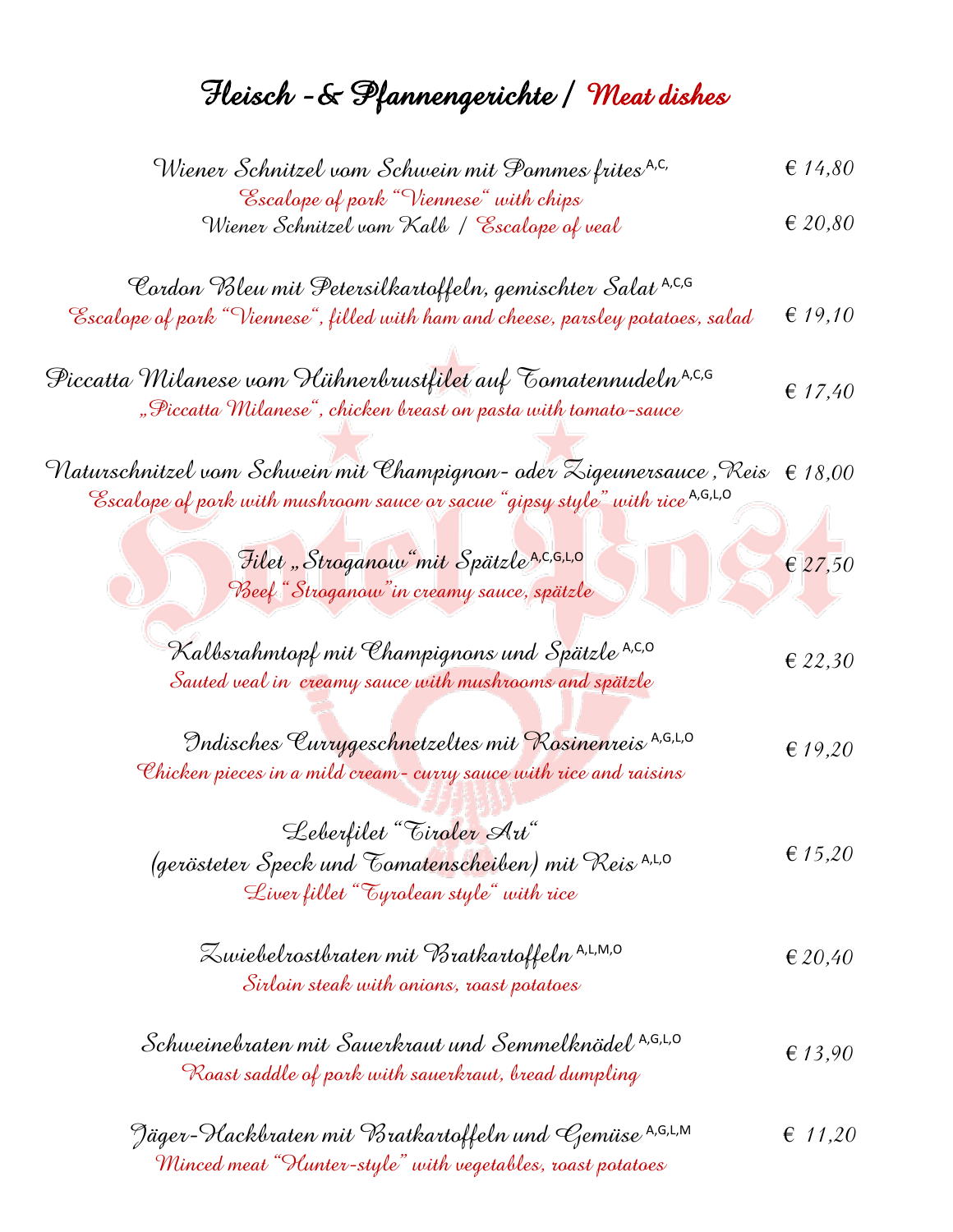*Spezialitäten des Hauses & vom Grill / from the Grill* 

| Pfeffersteak mit Speckbahnen und Pammes frites <sup>A,G,L,0</sup><br>Roast fillet of beef with pepper sauce, bacon beans, chips                                  | 632,60                    |
|------------------------------------------------------------------------------------------------------------------------------------------------------------------|---------------------------|
| Steak "Natur", Broccoli mit Butterbrösel, Pommes frites <sup>6,L,A,O</sup><br>Roast fillet of beef with broccoli and chips                                       | 632,60                    |
| Grillteller mit Pommes frites und Gemüse <sup>6,1,A,0</sup><br>Mixed Grill with chips, vegetables selection                                                      | $\in$ 20,20               |
| Hirschfilet auf Preiselbeerjus mit sautierten Champignons, Spätzle <sup>A,C,L,0</sup><br>Fillet of venison, cranberry sauce, sauted champignons, spätzle         | 631,20                    |
| Jägerpfandl: Filets vom Grill in Pilzrahmsauce, Pommes, Gemüse <sup>A,G,L,0</sup><br>Mixed grill in the pan with mushroom sauce, chips, vegetables               | $\in$ 26,90               |
| ½ ader ½ Grillhendl mit Pammes frites<br>$^{1}\!$ /2 or $^{1}\!$ 4 grilled BBC-Chicken with chips                                                                | $\in$ 11,10<br>$\in$ 9,00 |
| -Gegrilltes Zanderfilet,Limettenbutter Petersilkartoffeln,Grilltomate <sup>A,D,G</sup><br>Grilled pike perch with lime-butter, parsley potatoes , grilled tomato | $\epsilon$ 20,10          |
| Gebratene Forelle in Knoblauchbutter, Petersilkartoffeln, grüner Salat<br>Grilled trout in garlic butter, parsley potatoes, green salad                          | $\in$ 18,00               |
| Hausgemachte Mehlspeisen / Homemade Sweets                                                                                                                       |                           |
| Kaiserschmarın mit Rosinen und Apfelmus <sup>s,c,c</sup><br>Thick pancake pieces with raisins served with apple-purèe                                            | $\epsilon$ 10,70          |

 *3 Stück Palatschinken mit Marillen- oder Preiselbeermarmelade* A,C,G € *9,903 Pancakes filled with apricot or cranberry jam* 

Vegetarisch/*Vegetarian* =

 **Allergeninformation gemäß Codex Empfehlung**

 L=Sellerie/*Celery*, M= Senf/*Mustard*, N=Sesam/*Sesame*, O= Sulfite/*Sulfite*, P= Lupinen/*Lupines*, R=Weichtiere/*Molluscs* A= Glutenhaltiges Getreide/*Grains containing gluten*, B= Krebstiere/*Crustaceans*, C= Eier*/Egg*, D= Fisch/*Fish*, E= Erdnuss/*Peanuts*, F= Soja/*Soy*, G= Milch oder Laktose/*Milk or lactose*, H= Schalenfrüchte/*Edible nuts*,